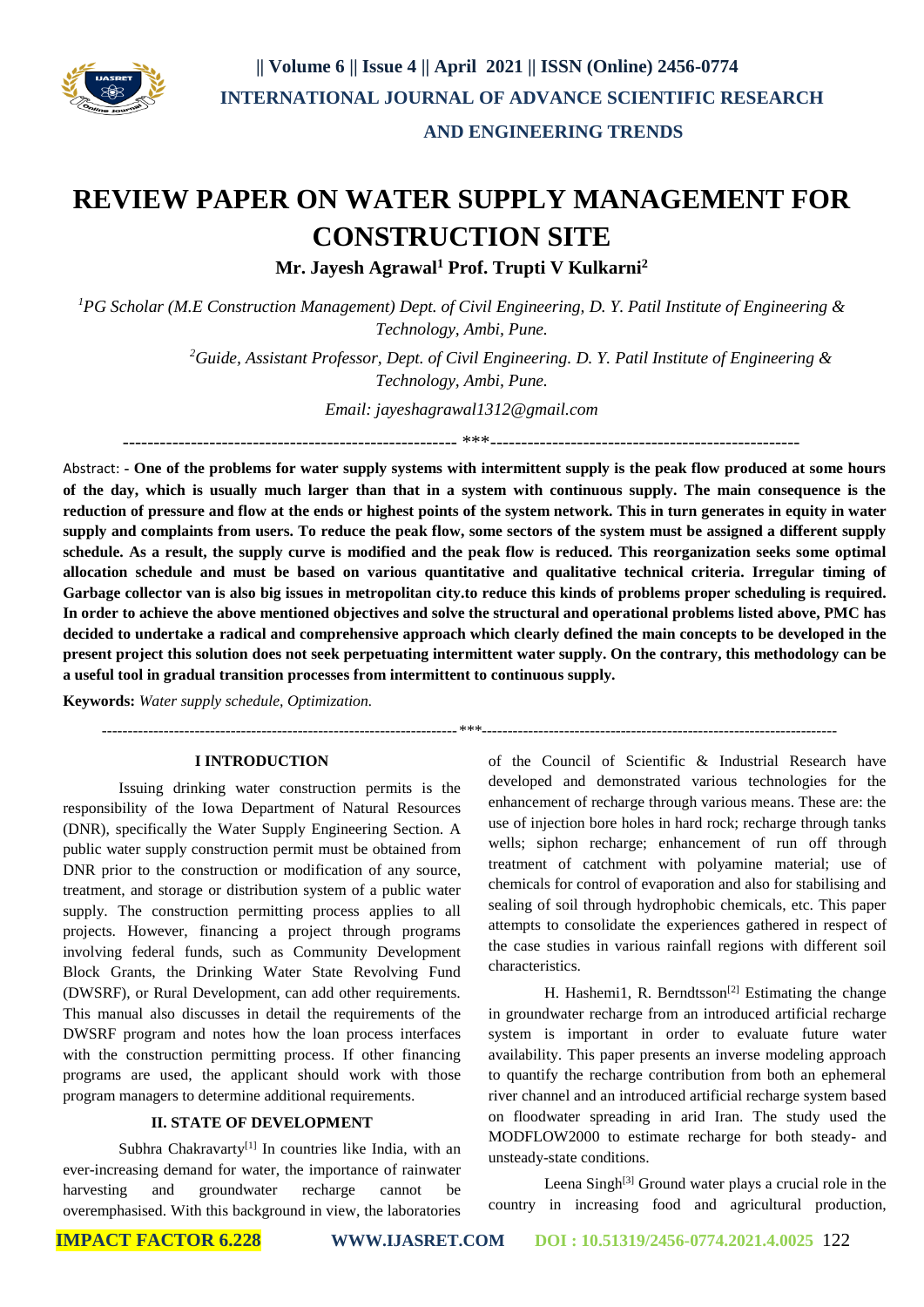

## **|| Volume 6 || Issue 4 || April 2021 || ISSN (Online) 2456-0774 INTERNATIONAL JOURNAL OF ADVANCE SCIENTIFIC RESEARCH AND ENGINEERING TRENDS**

providing drinking water and facilitating industrial development. Ground water meets nearly 55% of irrigation, 85% of rural and 50% urban and industrial water needs. In most of the states the ground water extraction has exceeded annual recharge and water table has gone down. The growing needs of population and urbanization have generated an urgency to evolve innovative methods for holding up of the ground water resources through appropriate recharge activities

Debu Mukherjee A  $[4]$ . Artificial groundwater recharge is as a process of induced replenishment of the ground water reservoir by human activities. It is the planned, human activity of augmenting the amount of ground water available through works designed to increase the natural replenishment or percolation of surface water into the groundwater aquifers, resulting in a corresponding increase in the amount of groundwater available for abstraction. The primary objective of this technology is to preserve or enhance groundwater resources in various parts of India which includes conservation or disposal of floodwaters, control of saltwater intrusion, storage of water to reduce pumping and piping costs, temporary regulation of groundwater abstractions, and water quality improvement by dilution by mixing with naturally-occurring groundwater (Asano, 1985).

Mahati Kavuri<sup>[5]</sup> artificial recharge of aquifer is the process of adding water to an aquifer through human effort. The main purpose of artificial aquifer recharge is to store water for later use while improving upon the quality of water. This paper will review the existing methods of artificial recharge of aquifers such as infiltration basins and canals, water traps, cut waters, surface run off drainage wells, and diversion of excess flow from irrigation canals etc with the help of various case studies conducted in the recent past at various places.

Amartya Kumar Bhattacharya <sup>[6]</sup> due to overexploitation of groundwater, decline in groundwater levels resulting in shortage of supply of water, and intrusion of saline water in coastal areas have been observed. In such areas, there is need for artificial recharge of groundwater by augmenting the natural infiltration of precipitation or surface-water into underground formations by methods such as water spreading, recharge through pits, shafts, wells et cetera The choice of a particular method is governed by local topographical, geological and soil conditions; the quantity and quality of water available for recharge; and the technological-economic viability and social acceptability of such schemes. This paper discusses various issues involved in the artificial recharge of groundwater.

Berenice Lopez Mendez [7] Aquifer recharge occurs naturally through infiltration mechanisms. However, due to changes in the vegetation cover and consequently increasing soil erosion, infiltration rates tend to decrease. The recharge of an aquifer can be managed by facilitating natural infiltration processes and/or by the construction of structures that maintain recharge artificially. Several methods are available to enhance the recharge of an aquifer. The implementation of aquifer recharge schemes can massively increase groundwater levels, which is the best possible long term storage. Recharge can also help to address objectives such as improvement of source water quality, recovering of yields, creation of barriers to prevent saline intrusions and/or other contaminants, prevention of land subsidence, reducing potentially harmful runoff of storm water.

SudhaVenu Menon  $[8]$  this context the present article attempts to analyze the need for sustainable ground water management in India. The article also briefly discusses the concept of sustainable ground water management, factors affecting ground water availability, different approaches towards developing and using available ground water without adversely affecting the hydro-geological balance. Further, the paper highlights strategies for sustainable groundwater management, including development of aquifers, rainwater harvesting and artificial recharge methods. The article offers some relevant policy recommendations for sustainable groundwater management in India.

Makoto kitou<sup>[9]</sup> in this study, the comparison between mulching and non-mulching is carried in a 5set of pot for each mulch and non-mulch. Degradable material – air dried plant residue, mugwort, plume –grass and soybean are used for mulching. The chemical properties of soil before and mulching are tested. The decomposition rate in the mulched pot is increasing and the soil properties are becoming more effective than non-mulched pots.

Junaid N. khan [10] Field experiments were conducted in semi-arid regions for 2 years to evaluate an efficient irrigation schedule for guava under mulch and non-mulch conditions. Soil matric potential irrigation amount soil water content and fertilize content were measured as well as Eva transpiration. Obtained results were drainage losses from 9.5 to 17.1% under different soil matric potential under non mulch conditions. Results of this study suggest that in sandy loamy soil leaching losses and fertilizers' uptake are driven by amount of water application.

M.S.Burgers<sup>[11]</sup> in present study, four irrigation treatments was tested on both mulched and unmulched plots for a 3 season. Watering is done with sprinkle and an evaporation pan is situated near the site to record evaporation rate. Threshold wheat straw is used as mulch. The potato tuber yield consistently responded favorable to mulching

#### **III. CONCLUSION**

This paper focuses only on the literature review of previously published studies. The findings of this paper is the growing